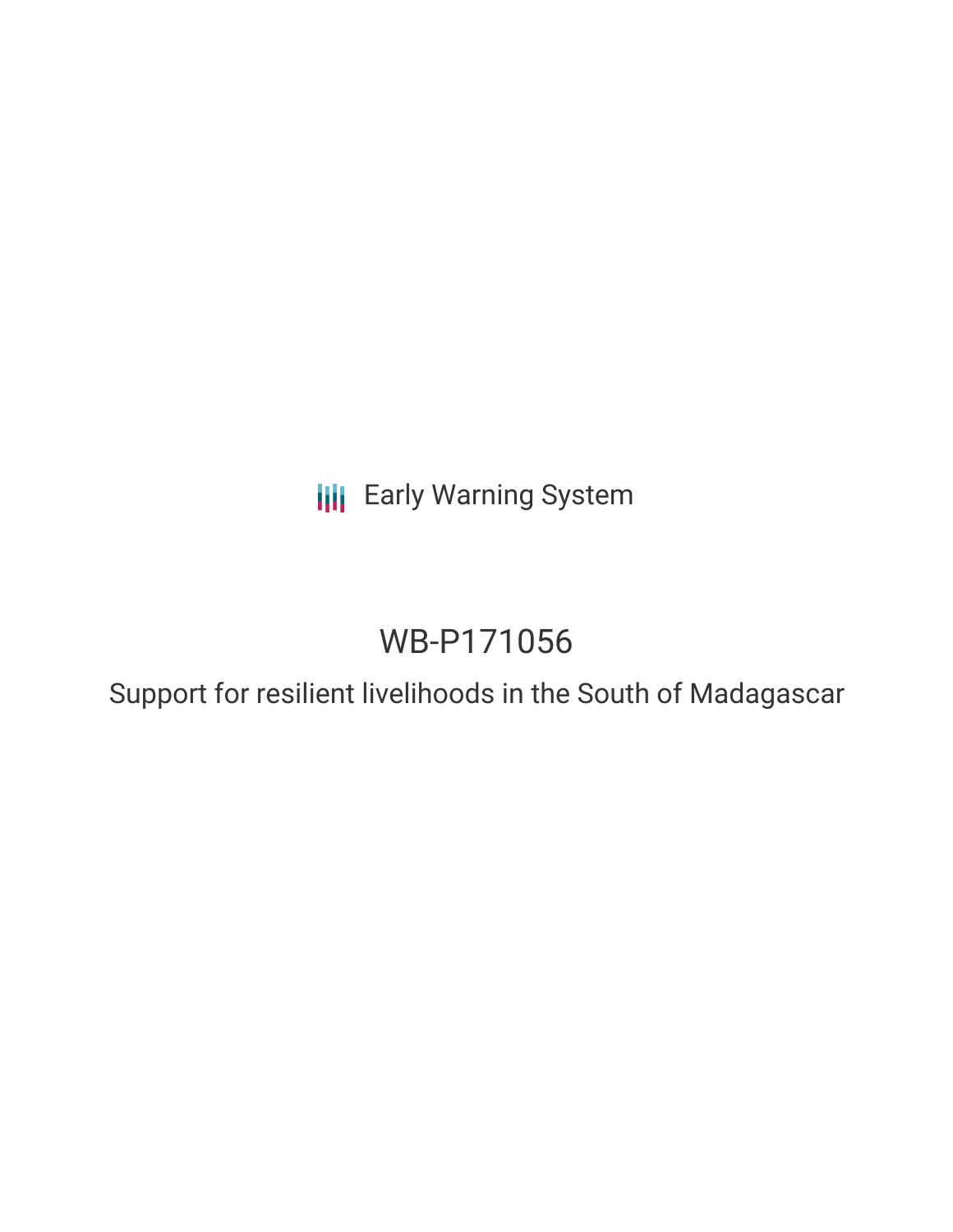

#### **Quick Facts**

Ш

| <b>Countries</b>               | Madagascar                           |
|--------------------------------|--------------------------------------|
| <b>Financial Institutions</b>  | World Bank (WB)                      |
| <b>Status</b>                  | Proposed                             |
| <b>Bank Risk Rating</b>        | U                                    |
| <b>Voting Date</b>             | 2020-03-26                           |
| <b>Borrower</b>                | Ministry of the Economy and Finances |
| <b>Sectors</b>                 | Infrastructure                       |
| <b>Investment Amount (USD)</b> | $$60.00$ million                     |
| <b>Project Cost (USD)</b>      | \$60.00 million                      |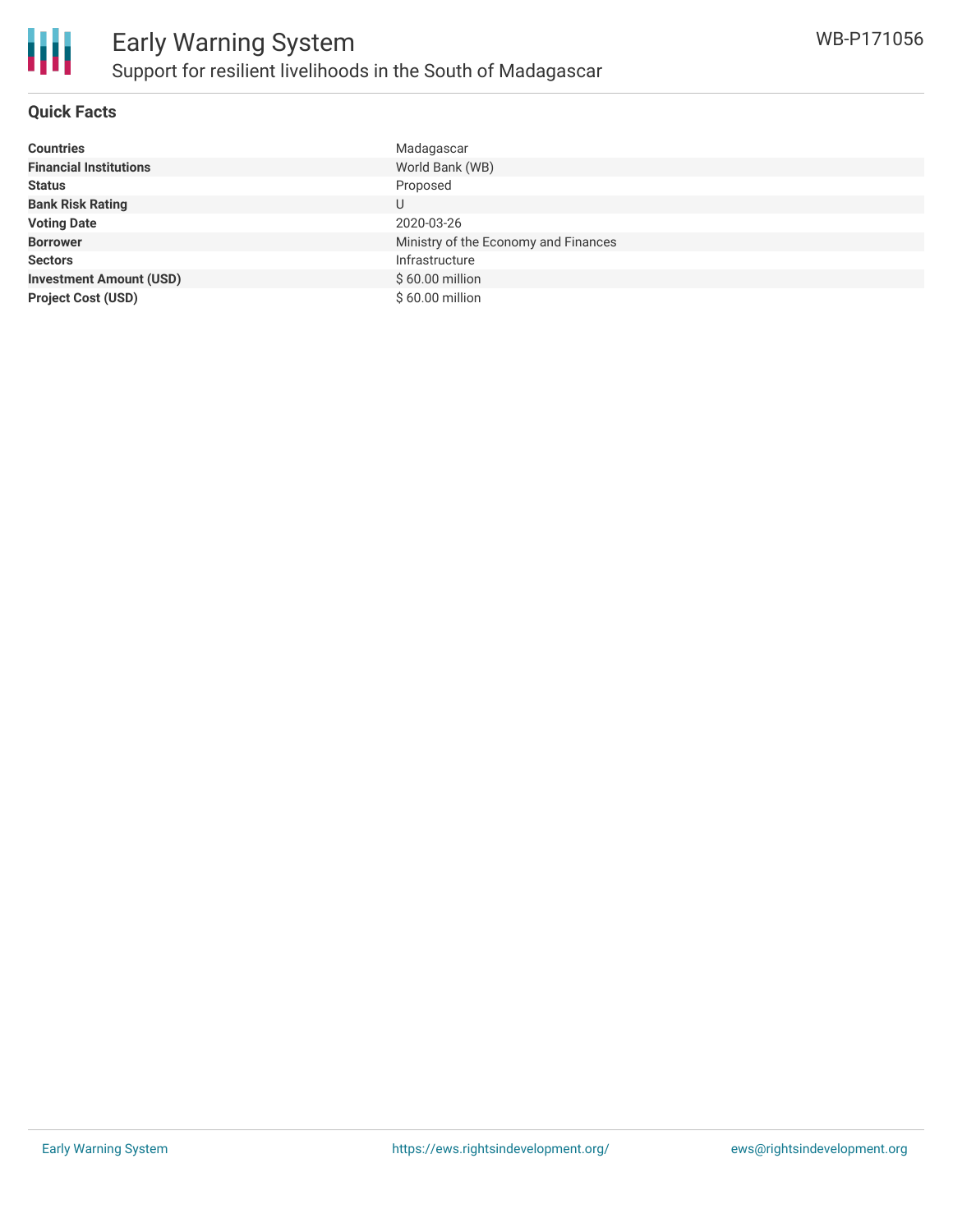

#### **Project Description**

The proposed project aims to improve basic infrastructure and livelihood opportunities in rural areas in the south of Madagascar though a community-led approach for local development. The project will have a primary focus on youth and women inclusion for improved economic opportunities, with a longer-term vision of supporting local government in fostering meaningful and sustained citizen engagement in the south.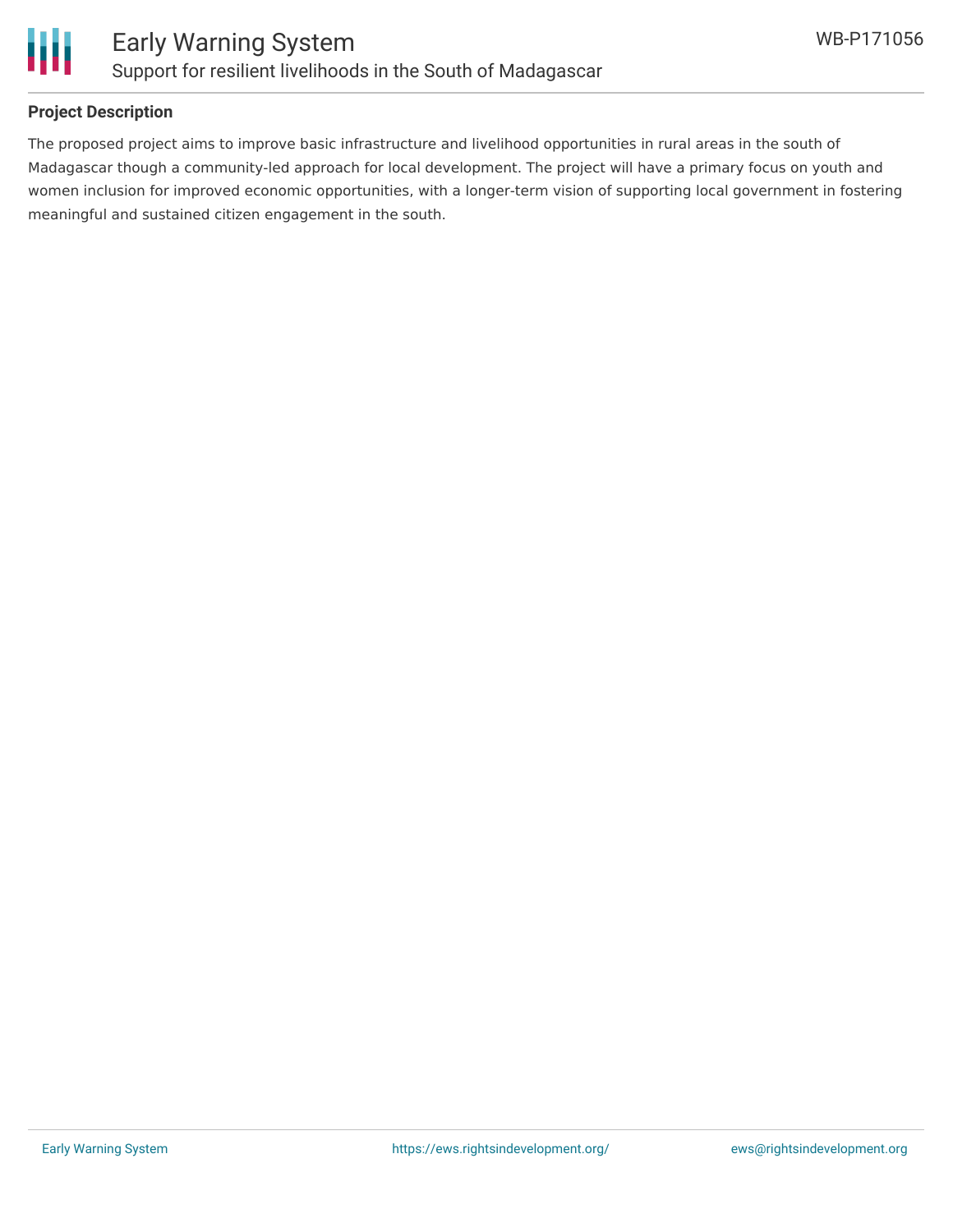

## Early Warning System Support for resilient livelihoods in the South of Madagascar

#### **Investment Description**

World Bank (WB)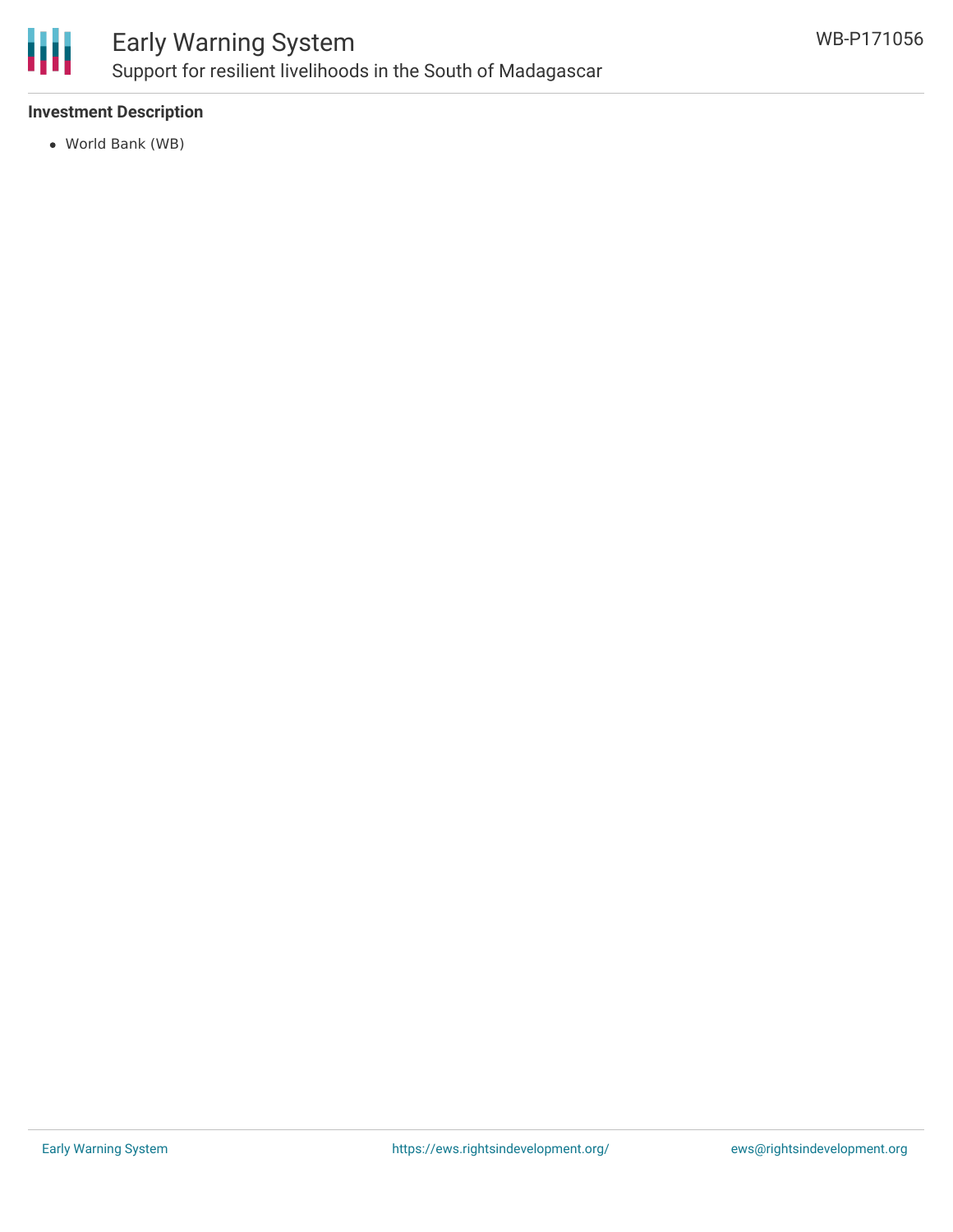

#### **Contact Information**

Ministry of Interior and Decentralization Jean Yves Ravo RAKOTONANAHARY Directeur des etudes, de la legislation, de la Documentation jeanyvesravo@gmail.com

Sahondra RAKOTOMALALA Directeur de la Communication aupres de l'ONCD dci.oncd@gmail.com

#### ACCOUNTABILITY MECHANISM OF WORLD BANK

The World Bank Inspection Panel is the independent complaint mechanism and fact-finding body for people who believe they are likely to be, or have been, adversely affected by a World Bank-financed project. If you submit a complaint to the Inspection Panel, they may investigate to assess whether the World Bank is following its own policies and procedures for preventing harm to people or the environment. You can contact the Inspection Panel or submit a complaint by emailing ipanel@worldbank.org. You can learn more about the Inspection Panel and how to file a complaint at: http://ewebapps.worldbank.org/apps/ip/Pages/Home.aspx.